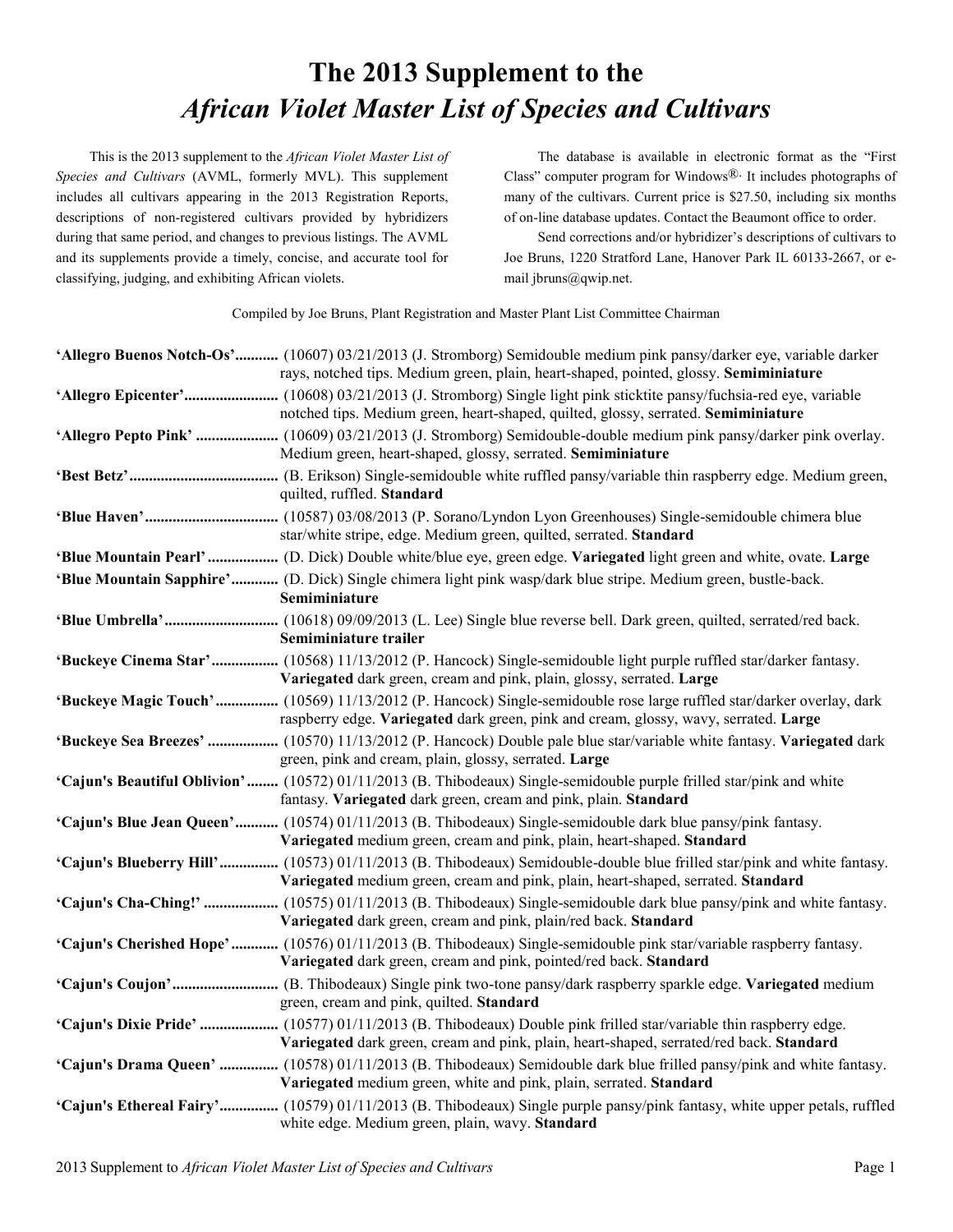| 'Cajun's Fair Maiden'  (B. Thibodeaux) Semidouble-double pink frilled pansy/darker eye, variable thin raspberry sparkle<br>edge. Variegated dark green, cream and pink, plain, heart-shaped. Standard                                               |
|-----------------------------------------------------------------------------------------------------------------------------------------------------------------------------------------------------------------------------------------------------|
| 'Cajun's Fascinating Fury'  (10580) 01/11/2013 (B. Thibodeaux) Semidouble-double blue frilled star/pink and white fantasy.<br>Variegated medium green, cream and pink, plain, heart-shaped, serrated/red back. Standard                             |
| 'Cajun's Flamboyant Mistress' (10581) 01/11/2013 (B. Thibodeaux) Single-semidouble coral-pink frilled pansy/darker pink top<br>petals, variable thin raspberry edge. Variegated dark green, cream and pink, plain, heart-shaped.<br><b>Standard</b> |
| 'Cajun's Freckleface Kid'  (10582) 01/11/2013 (B. Thibodeaux) Semidouble-double pink frilled pansy/variable raspberry<br>speckled edge. Variegated dark green, cream and pink, plain, heart-shaped. Standard                                        |
| 'Cajun's Frisky Whiskey' (10583) 01/11/2013 (B. Thibodeaux) Single dark blue pansy/pink and white fantasy. Variegated<br>medium green, cream and pink, heart-shaped, serrated/red back. Standard                                                    |
| 'Cajun's Hill Be Blue' (B. Thibodeaux) Single-semidouble dark blue frilled star. Variegated medium green, cream and<br>pink, plain. Standard                                                                                                        |
| 'Cajun's Hot Expectations'  (10584) 01/11/2013 (B. Thibodeaux) Double hot pink star/variable raspberry speckled edge.<br>Variegated dark green, cream and pink, plain, heart-shaped, serrated/red back. Standard                                    |
| shaped. Semiminiature trailer                                                                                                                                                                                                                       |
| 'Cajun's Pink Crepe Paper' (B. Thibodeaux) Semidouble-double pink star/raspberry overlay, sparkle edge. Variegated<br>medium green, cream and pink, plain, heart-shaped, serrated. Standard                                                         |
| 'Cajun's Roses Anyone' (B. Thibodeaux) Double pink star/mauve eye. Variegated dark green, cream and pink, heart-<br>shaped. Standard                                                                                                                |
| 'Cajun's Slow Dance' (B. Thibodeaux) Single-semidouble pink two-tone star/raspberry sparkle edge. Variegated<br>medium green and white. Standard                                                                                                    |
| 'Cajun's Sundowners'  (10586) 01/11/2013 (B. Thibodeaux) Semidouble bright pink wavy pansy. Variegated dark<br>green, cream and pink, plain. Standard                                                                                               |
| 'Cedar Creek Cloud Magic' (D. Rollins) Single white pansy/lavender edge. Medium green, plain. Standard trailer                                                                                                                                      |
| 'Cedar Creek Double Trouble' (D. Rollins) Semidouble-double medium blue/white fantasy. Dark green, pointed, quilted/red<br>back. Semiminiature                                                                                                      |
| 'Cedar Creek Garden Path' (D. Rollins) Double pink/purple fantasy. Variegated dark green and white. Standard trailer                                                                                                                                |
| 'Cedar Creek Heavenly Bells' (D. Rollins) Single white frilled bell. Medium green, pointed. Semiminiature                                                                                                                                           |
| 'Cedar Creek Mason Jar'  (D. Rollins) Single lavender two-tone bell. Dark green, quilted/red back. Semiminiature                                                                                                                                    |
| 'Cedar Creek Sunset'  (D. Rollins) Double coral pansy/light pink fantasy. Dark green, pebbled/red back. Small<br>standard                                                                                                                           |
| 'Clear Morning Sky' (10588) 03/08/2013 (P. Sorano/Lyndon Lyon Greenhouses) Double white frilled star/blue-tinged<br>eye, green-white edge. Medium green, quilted, serrated. Standard                                                                |
| 'Colourful Butterfly' (10619) 09/09/2013 (L. Lee) Single chimera pink wasp/white stripe, yellow streaks. Light green,<br>wavy. Standard                                                                                                             |
|                                                                                                                                                                                                                                                     |
| 'Dolores' Ruth Elizabeth'  (10571) 11/16/2012 (D. Harrington) Single pink sticktite single/darker eye, ruffled white edge.<br>Medium-dark green, quilted, serrated. Standard                                                                        |
| two-tone large frilled star. Medium green, quilted. Large                                                                                                                                                                                           |
| pansy/white stripe, blue fantasy. Crown variegated medium green and yellow, quilted.<br>Semiminiature                                                                                                                                               |
| star/darker edge. Medium green, quilted. Standard                                                                                                                                                                                                   |
| 'Gecko's Angelic Vespa'  (10613) 07/15/2013 (T. Moreno) Single light pink two-tone wasp. Dark green, serrated, red bustle<br>back. Standard                                                                                                         |
| 'Gecko's Lady Vespa'  (10614) 07/15/2013 (T. Moreno) Semidouble light pink wasp. Dark green, hairy, serrated, red<br>bustle back. Standard                                                                                                          |
| 'Gecko's Typsy Vespa'  (10615) 07/15/2013 (T. Moreno) Single purple wasp. Dark green, hairy, serrated, red bustle back.<br><b>Standard</b>                                                                                                          |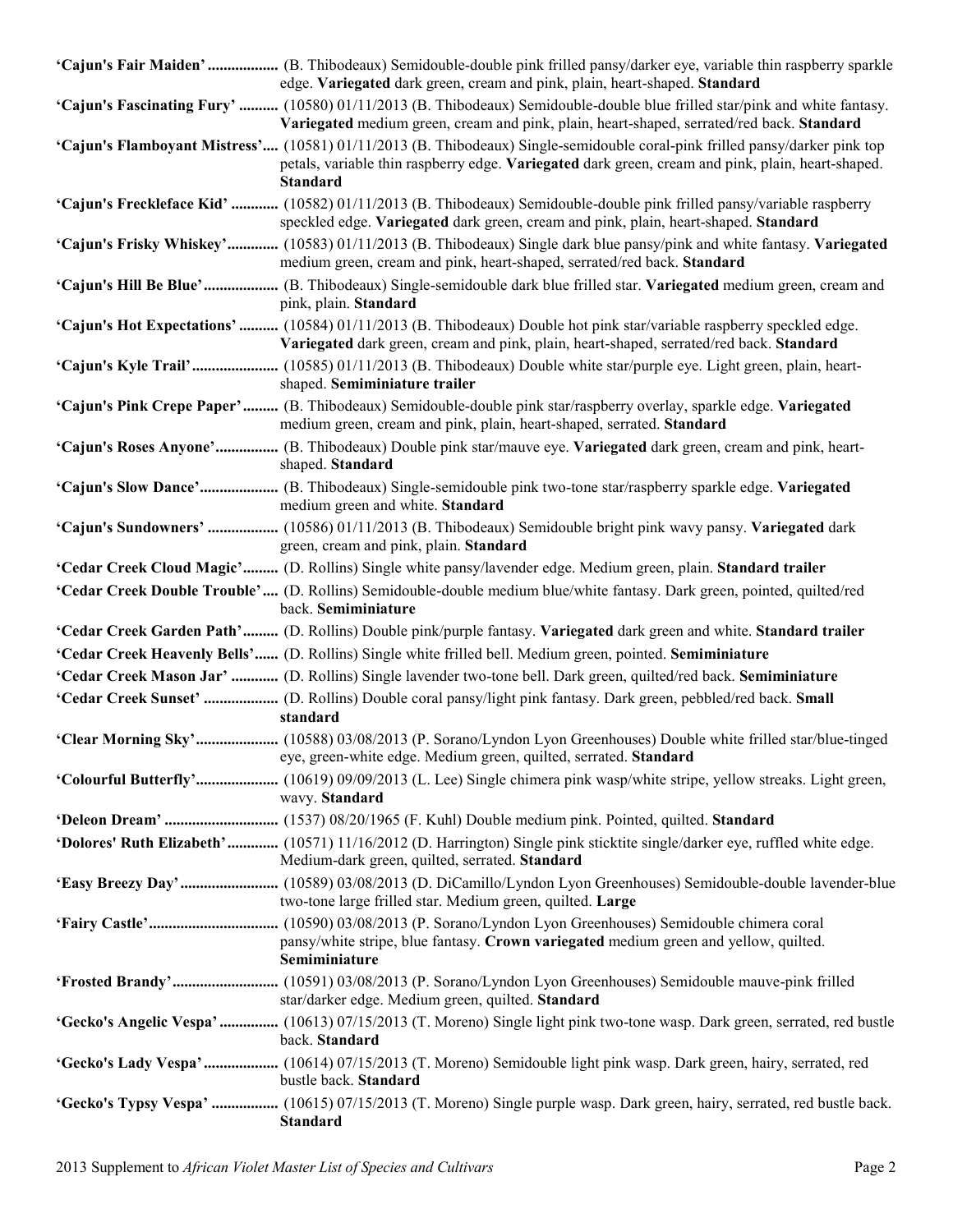| 'Gecko's Vespa Sensation'  (10616) 07/15/2013 (T. Moreno) Double dark pink wasp. Dark green, ovate, serrated/red back,<br>variable bustle back. Standard                                        |
|-------------------------------------------------------------------------------------------------------------------------------------------------------------------------------------------------|
| 'Gecko's Vespa Vino' (10617) 07/15/2013 (T. Moreno) Single dark rose-wine two-tone wasp. Dark green, hairy,<br>serrated/red bustle back. Standard                                               |
| back. Standard                                                                                                                                                                                  |
| pansy/raspberry band, thin beige-white edge. Variegated medium green and beige-white, quilted.<br><b>Standard</b>                                                                               |
| Large                                                                                                                                                                                           |
| frilled pansy/thin white edge. Medium green, quilted, serrated. Large                                                                                                                           |
|                                                                                                                                                                                                 |
| green and white, plain, quilted. Semiminiature                                                                                                                                                  |
|                                                                                                                                                                                                 |
| <b>Standard</b>                                                                                                                                                                                 |
| 'LC's Raspberry Shout'  (10624) 10/01/2013 (L. Canning) Single chimera white sticktite pansy/dark raspberry stripe,<br>darker eye. Medium green, quilted, scalloped. Standard                   |
| 'Little Cherokee Chief' (10594) 03/08/2013 (P. Sorano/Lyndon Lyon Greenhouses) Semidouble dark pink pansy/blue-<br>fantasied edge. Crown variegated dark green, beige and yellow. Semiminiature |
| large star/blue-fantasied lighter band, purple edge. Dark green, quilted, serrated/red back. Large                                                                                              |
| 'Lucky Ferris Wheel' (10621) 09/09/2013 (L. Lee) Single-semidouble chimera pink star/white stripe, yellow blush.<br>Medium green, heart-shaped, quilted, serrated. Semiminiature                |
| Dark green, quilted/red back. Large                                                                                                                                                             |
| 'Maddy's Magical Smile' (10597) 03/08/2013 (P. Sorano/Lyndon Lyon Greenhouses) Double light pink ruffled large<br>star/wide white edge. Dark green, quilted, serrated/red back. Large           |
|                                                                                                                                                                                                 |
| Variegated medium green and white, glossy, ruffled. Standard                                                                                                                                    |
| stripe, blue fantasy. Medium green, plain. Standard                                                                                                                                             |
| edged upper petals. Light green, quilted. Standard                                                                                                                                              |
| 'Rhapsodie Elfriede'  (Holtkamp) Single dark blue. Standard                                                                                                                                     |
| sticktite pansy/white stripe, thin white edge. Medium green, quilted, serrated. Standard                                                                                                        |
| pansy/coral-red stripe, thin white edge. Medium green, quilted, serrated. Standard                                                                                                              |
| green, wavy, serrated. Standard                                                                                                                                                                 |
| 'Rrav's Scottish Florence Ida'  (10611) 04/27/2013 (L. Nesvacil) Single-semidouble pink two-tone star. Variegated dark green,<br>pink and cream, quilted, serrated. Standard                    |
| 'Rrav's Scottish Heather'  (10612) 04/27/2013 (L. Nesvacil) Single fuchsia sticktite star. Variegated dark green, pink and<br>white, wavy. Standard                                             |
| pansy/fuchsia patches. Light green, quilted. Semiminiature                                                                                                                                      |
|                                                                                                                                                                                                 |